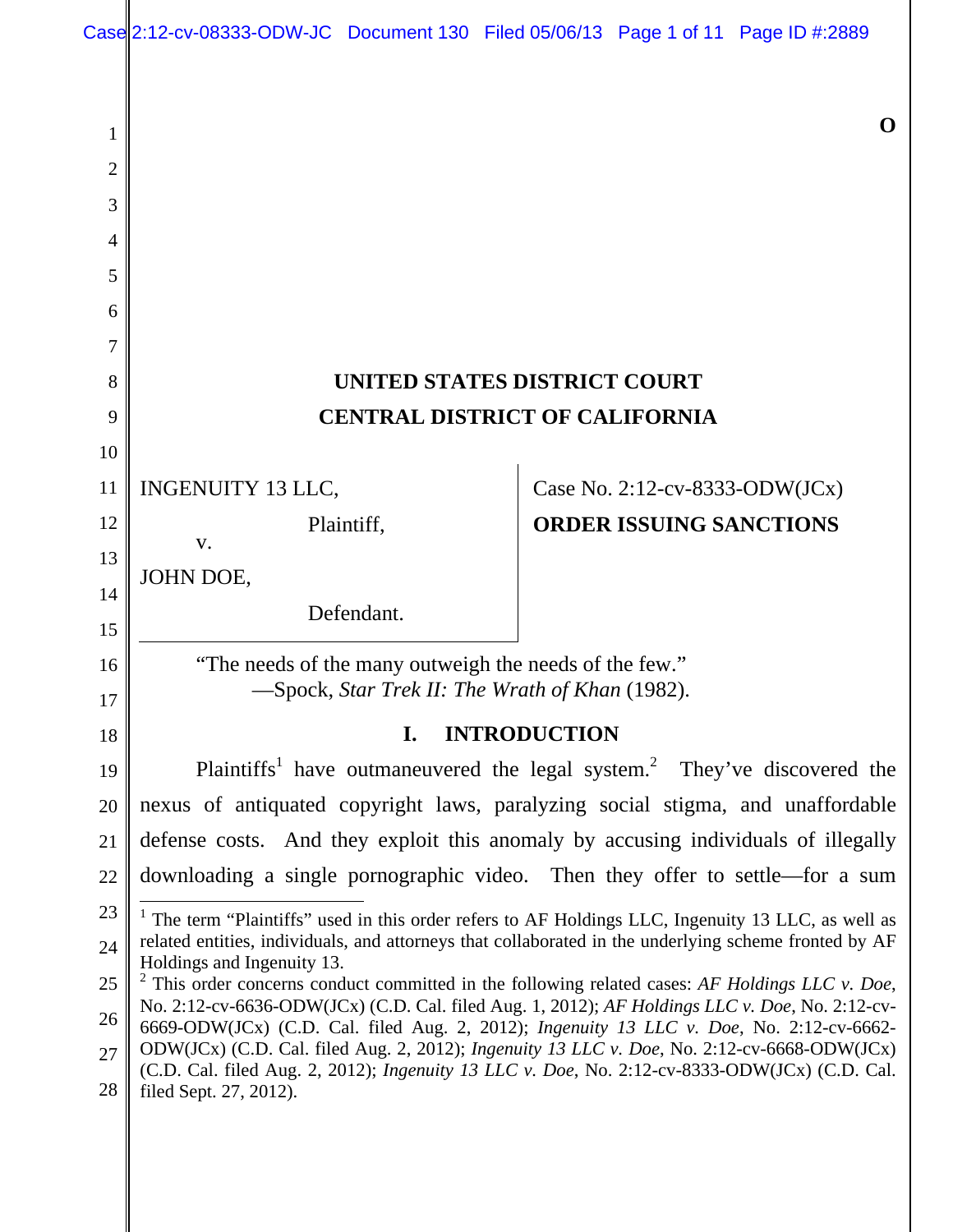1 2 calculated to be just below the cost of a bare-bones defense. For these individuals, resistance is futile; most reluctantly pay rather than have their names associated with illegally downloading porn. So now, copyright laws originally designed to compensate starving artists allow, starving attorneys in this electronic-media era to plunder the citizenry.

Plaintiffs do have a right to assert their intellectual-property rights, so long as they do it right. But Plaintiffs' filing of cases using the same boilerplate complaint against dozens of defendants raised the Court's alert. It was when the Court realized Plaintiffs engaged their cloak of shell companies and fraud that the Court went to battlestations.

#### **II. PROCEDURAL HISTORY**

The Court issued its February 7, 2013 Order to Show Cause re Sanctions to allow counsel, Brett Gibbs, to explain why he ignored the Court's discovery-stay Order, filed complaints without reasonable investigation, and defrauded the Court by asserting a copyright assignment secured with a stolen identity. (ECF No. 48.) As evidence materialized, it turned out that Gibbs was just a redshirt.

Gibbs's behavior in the porno-trolling collective was controlled by several attorneys, under whom other individuals also took their orders. Because it was conceivable that these attorneys (and others) were culpable for Gibbs's conduct, the Court ordered these parties to appear.

The following additional parties were ordered to appear: (a) John Steele, of Steele Hansmeier PLLC, Prenda Law, Inc., and/or Livewire Holdings LLC; (b) Paul Hansmeier, of Steele Hansmeier PLLC and/or Livewire Holdings LLC; (c) Paul Duffy, of Prenda Law, Inc.; (d) Angela Van Den Hemel, of Prenda Law, Inc.; (e) Mark Lutz, of Prenda Law, Inc., AF Holdings LLC, and/or Ingenuity 13 LLC; (f) Alan Cooper, of AF Holdings LLC; (g) Peter Hansemeier, of 6881 Forensics, LLC; (h) Prenda Law, Inc.; (i) Livewire Holdings LLC; (j) Steele Hansmeier PLLC; (k) AF Holdings LLC; (l) Ingenuity 13 LLC; (m) 6881 Forensics, LLC; and (n) Alan Cooper,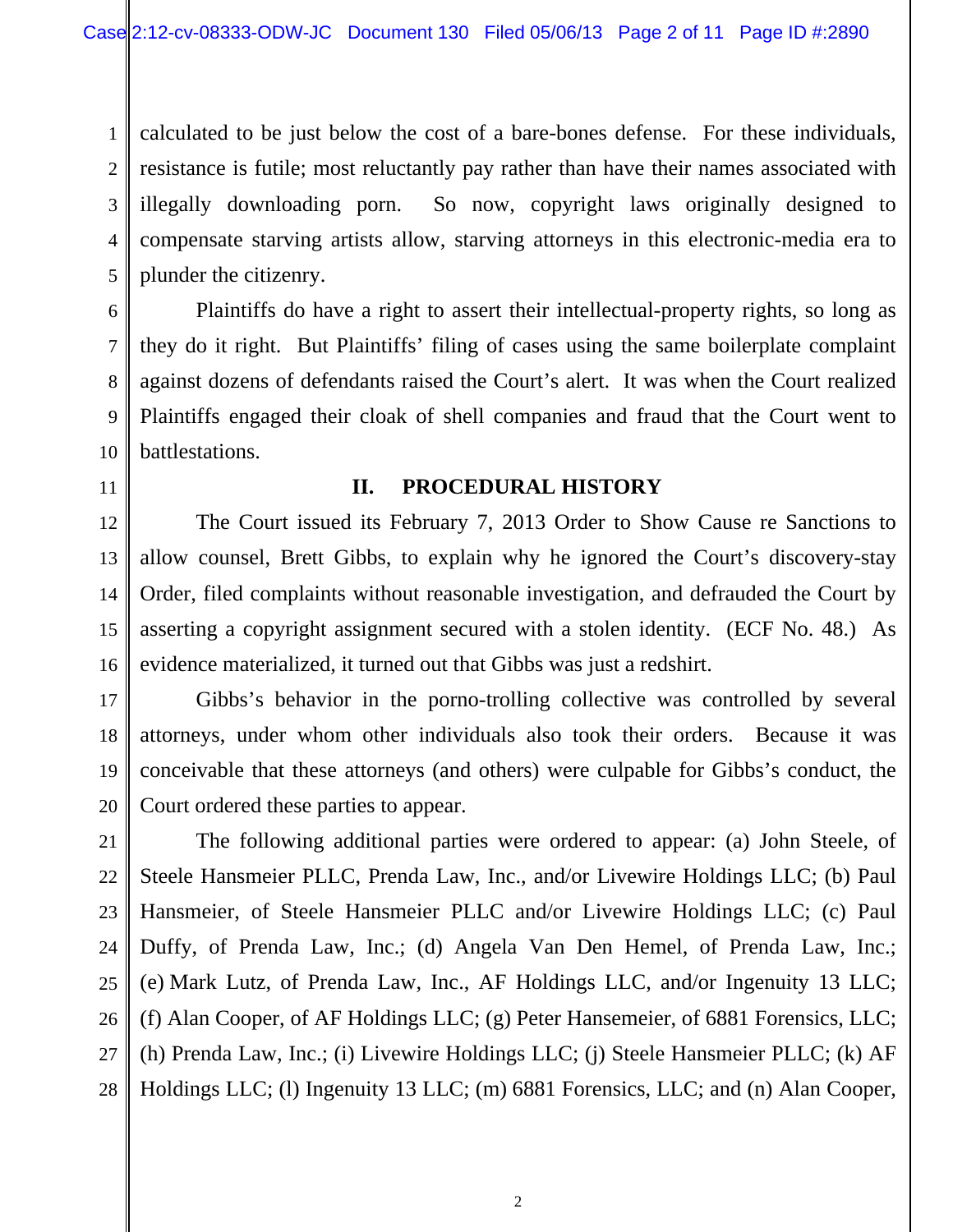1 2 3 4 of 2170 Highway 47 North, Isle, MN 56342. (ECF Nos. 66, 86.) These parties were ordered to show cause why they should not be sanctioned for their behind-the-scenes role in the conduct facially perpetrated by Gibbs. These parties were also ordered to explain the nature of their operations, relationships, and financial interests.

5

6

7

8

9

10

11

12

14

15

16

17

19

20

21

22

#### **III. LEGAL STANDARD**

The Court has a duty to supervise the conduct of attorneys appearing before it. *Erickson v. Newmar Corp.*, 87 F.3d 298, 301 (9th Cir. 1996). The power to punish contempt and to coerce compliance with issued orders is based on statutes and the Court's inherent authority. *Int'l Union, United Mine Workers of Am. v. Bagwell*, 512 U.S. 821, 831 (1994). Though this power must be exercised with restraint, the Court has wide latitude in fashioning appropriate sanctions to fit the conduct. *See Roadway Express, Inc. v. Piper*, 447 U.S. 752, 764–65 (1980).

13 18 Under the Court's inherent authority, parties and their lawyers may be sanctioned for improper conduct. *Fink v. Gomez*, 239 F.3d 989, 991 (9th Cir. 2001). This inherent power extends to a full range of litigation abuses, the litigant must have engaged in bad faith or willful disobedience of a court's order. *Id.* at 992. Sanctions under the Court's inherent authority are particularly appropriate for fraud perpetrated on the court. *See Chambers v. NASCO, Inc.*, 501 U.S. 32, 54 (1991).

#### **IV. DISCUSSION**

## **A. Findings of fact**

Based on the evidence presented on the papers and through sworn testimony, the Court finds the following facts, including those based on adverse inferences drawn from Steele, Hansmeier, Duffy, and Van Den Hemel's blanket refusal to testify.<sup>3</sup>

1. Steele, Hansmeier, and Duffy ("Principals") are attorneys with shattered law practices. Seeking easy money, they conspired to operate this enterprise and

27 28  $3$  Even if their refusal was based on the Fifth Amendment privilege against self-incrimination, the Court still may draw adverse inferences against them in this civil proceeding. *Baxter v. Palmigiano*, 425 U.S. 308, 318 (1976).

 $\overline{\phantom{a}}$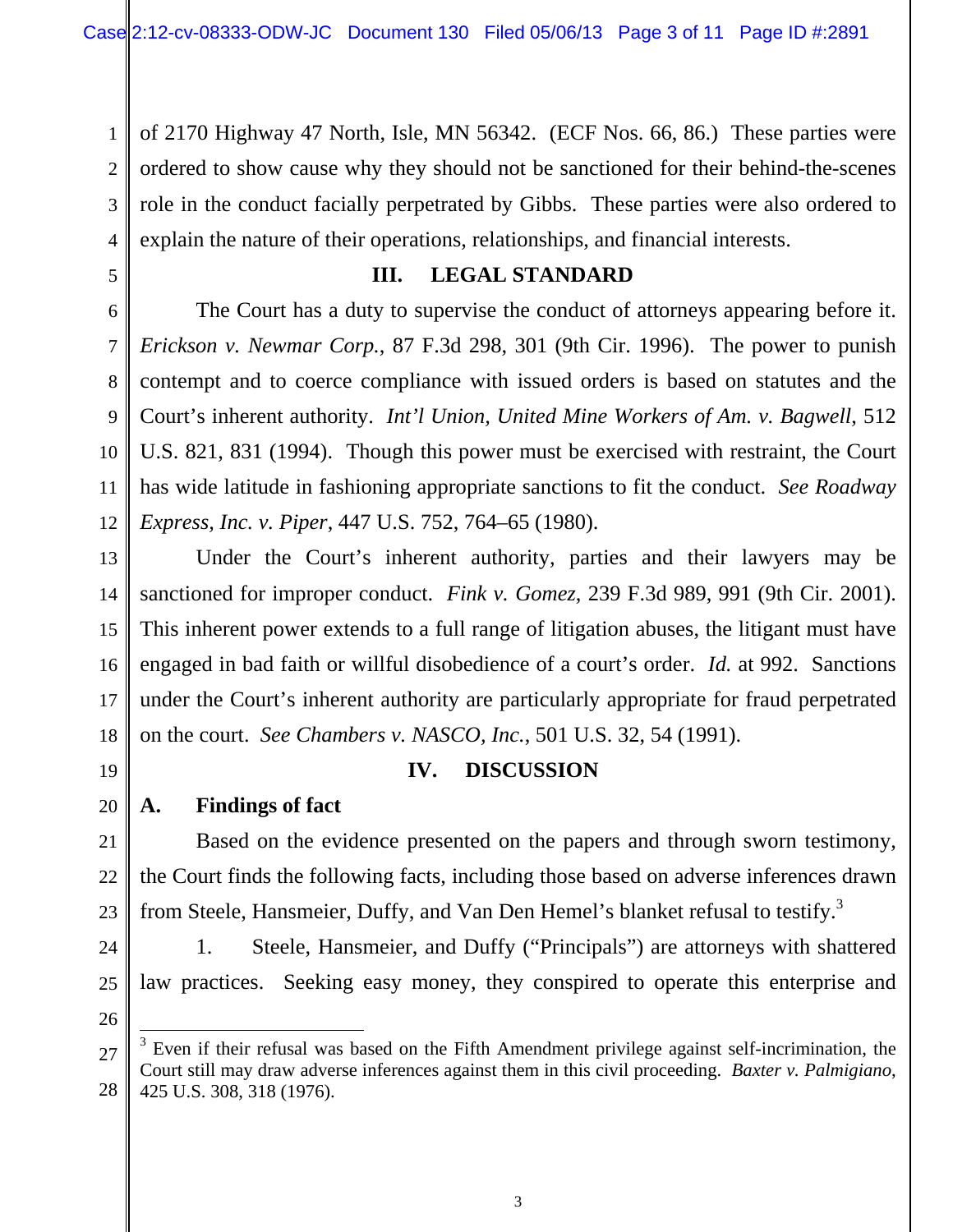1 2 3 4 formed the AF Holdings and Ingenuity 13 entities (among other fungible entities) for the sole purpose of litigating copyright-infringement lawsuits. They created these entities to shield the Principals from potential liability and to give an appearance of legitimacy.

5 6

7

2. AF Holdings and Ingenuity 13 have no assets other than several copyrights to pornographic movies. There are no official owners or officers for these two offshore entities, but the Principals are the de facto owners and officers.

8 9 10 11 12 13 14 15 3. The Principals started their copyright-enforcement crusade in about 2010, through Prenda Law, which was also owned and controlled by the Principals. Their litigation strategy consisted of monitoring BitTorrent download activity of their copyrighted pornographic movies, recording IP addresses of the computers downloading the movies, filing suit in federal court to subpoena Internet Service Providers ("ISPs") for the identity of the subscribers to these IP addresses, and sending cease-and-desist letters to the subscribers, offering to settle each copyrightinfringement claim for about \$4,000.

16 17 18 19 20 4. This nationwide strategy was highly successful because of statutorycopyright damages, the pornographic subject matter, and the high cost of litigation. Most defendants settled with the Principals, resulting in proceeds of millions of dollars due to the numerosity of defendants. These settlement funds resided in the Principals' accounts and not in accounts belonging to AF Holdings or Ingenuity 13. No taxes have been paid on this income.

5. For defendants that refused to settle, the Principals engaged in vexatious litigation designed to coerce settlement. These lawsuits were filed using boilerplate complaints based on a modicum of evidence, calculated to maximize settlement profits by minimizing costs and effort.

6. The Principals have shown little desire to proceed in these lawsuits when faced with a determined defendant. Instead of litigating, they dismiss the case. When pressed for discovery, the Principals offer only disinformation—even to the Court.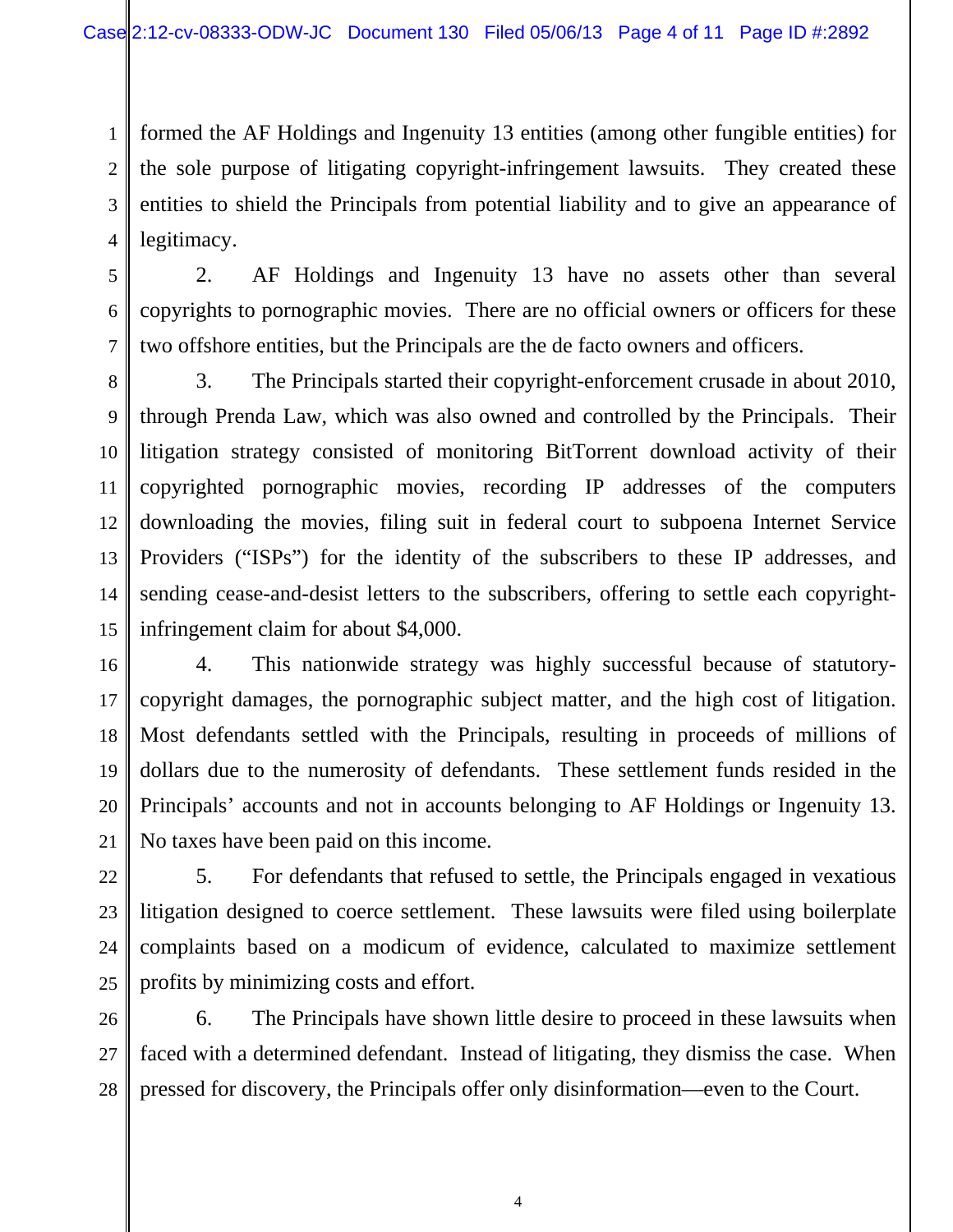7. The Principals have hired willing attorneys, like Gibbs, to prosecute these cases. Though Gibbs is culpable for his own conduct before the Court, the Principals directed his actions. In some instances, Gibbs operated within narrow parameters given to him by the Principals, whom he called "senior attorneys."

5 6

1

2

3

4

7

8. The Principals maintained full control over the entire copyright-litigation operation. The Principals dictated the strategy to employ in each case, ordered their hired lawyers and witnesses to provide disinformation about the cases and the nature of their operation, and possessed all financial interests in the outcome of each case.

9. The Principals stole the identity of Alan Cooper (of 2170 Highway 47 North, Isle, MN 56342). The Principals fraudulently signed the copyright assignment for "Popular Demand" using Alan Cooper's signature without his authorization, holding him out to be an officer of AF Holdings. Alan Cooper is not an officer of AF Holdings and has no affiliation with Plaintiffs other than his employment as a groundskeeper for Steele. There is no other person named Alan Cooper related to AF Holdings or Ingenuity 13.

 10. The Principals ordered Gibbs to commit the following acts before this Court: file copyright-infringement complaints based on a single snapshot of Internet activity; name individuals as defendants based on a statistical guess; and assert a copyright assignment with a fraudulent signature. The Principals also instructed Gibbs to prosecute these lawsuits only if they remained profitable; and to dismiss them otherwise.

11. Plaintiffs have demonstrated their willingness to deceive not just this Court, but other courts where they have appeared. Plaintiffs' representations about their operations, relationships, and financial interests have varied from feigned ignorance to misstatements to outright lies. But this deception was calculated so that the Court would grant Plaintiffs' early-discovery requests, thereby allowing Plaintiffs to identify defendants and exact settlement proceeds from them. With these granted requests, Plaintiffs borrow the authority of the Court to pressure settlement.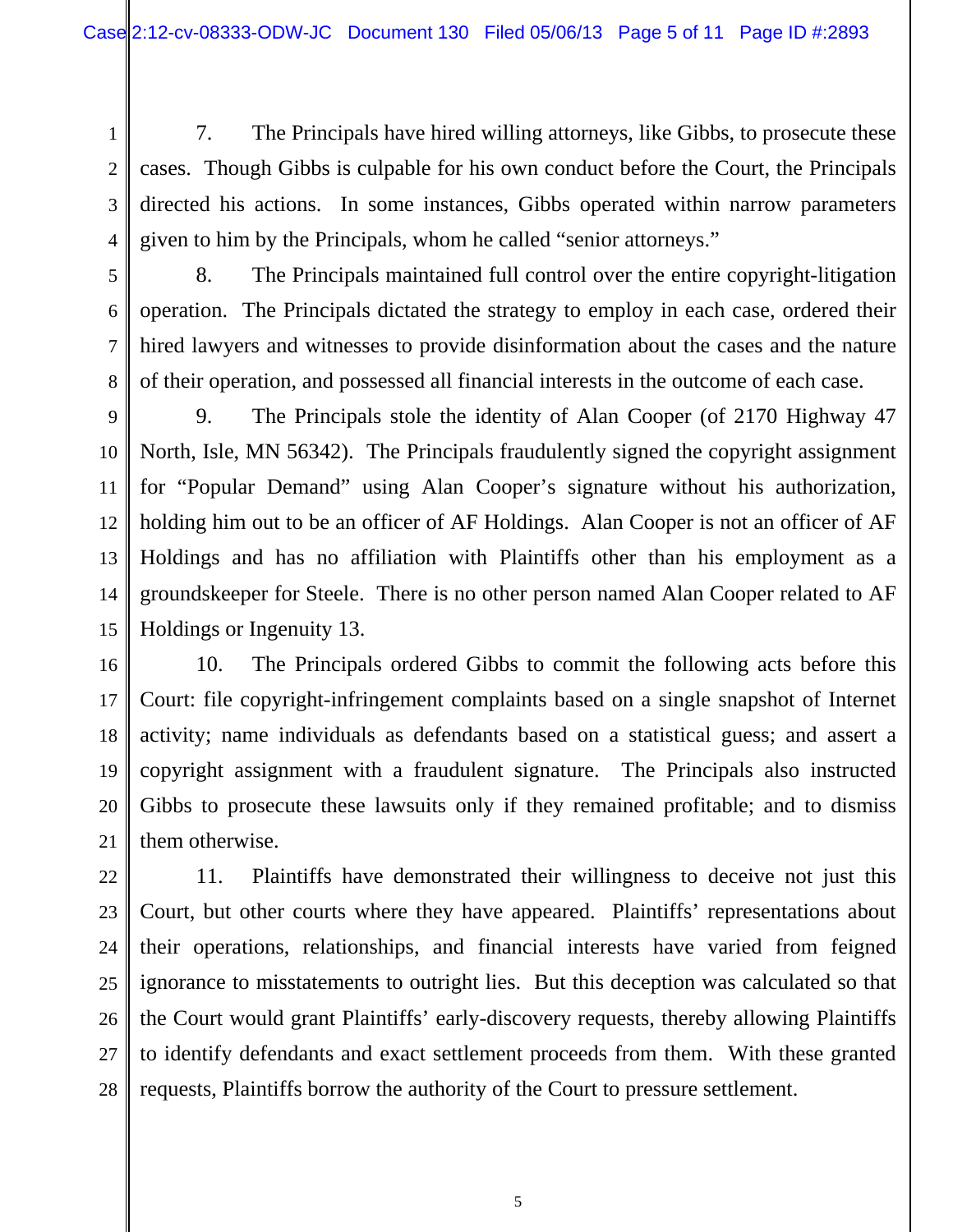#### **B. Sanctions**

Although the Court originally notified the parties that sanctions would be imposed under Federal Rule of Civil Procedure 11(b)(3) and Local Rule 83-3, the Court finds it more appropriate to sanction the parties under its inherent authority. *See In re DeVille*, 361 F.3d 539, 550 (9th Cir. 2004) ("[T]he bankruptcy court's failure to specify, in advance of the disciplinary proceedings, that its inherent power was a basis for those proceedings, did not serve to undercut its sanctioning authority."). The sanctions for Plaintiffs' misconduct are as follows.

20

21

22

23

24

1

2

3

4

5

6

7

## *1. Rule 11 sanctions*

The Court maintains that its prior analysis of Plaintiffs' Rule 11 violations is accurate. (ECF No. 48.) Plaintiffs can only show that someone, using an IP address belonging to the subscriber, was seen online in a torrent swarm. But Plaintiffs did not conduct a sufficient investigation to determine whether that person actually downloaded enough data (or even anything at all) to produce a viewable video. Further, Plaintiffs cannot conclude whether that person spoofed the IP address, is the subscriber of that IP address, or is someone else using that subscriber's Internet access. Without better technology, prosecuting illegal BitTorrent activity requires substantial effort in order to make a case. It is simply not economically viable to *properly* prosecute the illegal download of a single copyrighted video.

Enter Plaintiffs and their cottage-industry lawsuits. Even so, the Court is not as troubled by their lack of reasonable investigation as by their cover-up. Gibbs argued that a deep inquiry was performed *prior* to filing. Yet these arguments are not credible and do not support Gibbs's conclusions. Instead, Gibbs's arguments suggest a hasty after-the-fact investigation, and a shoddy one at that.

25 26 27 28 For instance, Gibbs characterized Marvin Denton's property as "a very large estate consisting of a gate for entry and multiple separate houses/structures on the property." (ECF No. 49, at 19.) He stated this to demonstrate the improbability that Denton's Wi-Fi signal could be received by someone outside the residence. But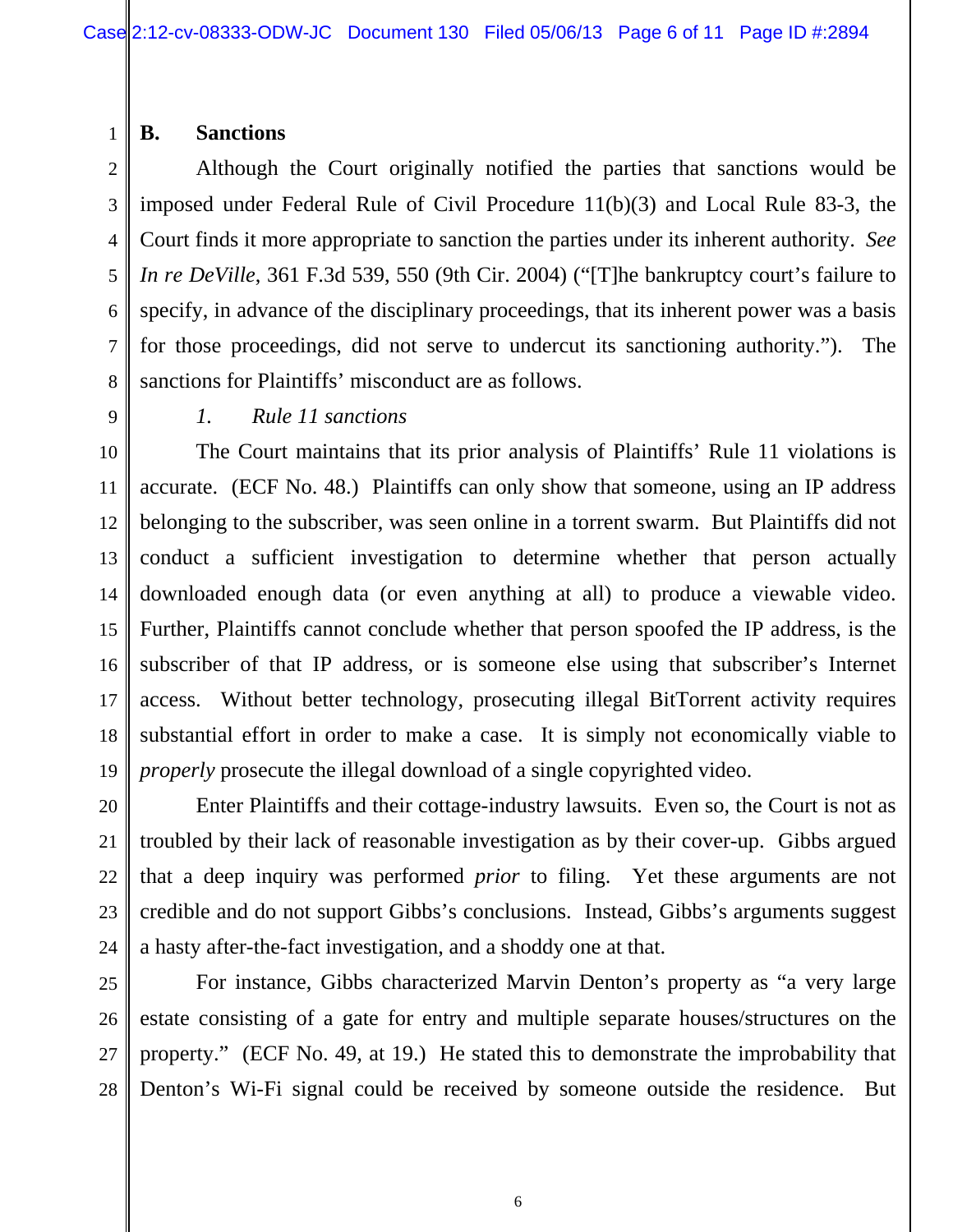Denton's property is not a large estate; it is a small house in a closely packed residential neighborhood. There are also no gates visible.



Gibbs's statement is a blatant lie. His statement resembles other statements given by Plaintiffs in this and their other cases: statements that sound reasonable but lack truth. Thus, the Court concludes that Gibbs, even in the face of sanctions, continued to make factual misrepresentions to the Court.

Nevertheless, Rule 11 sanctions are inappropriate here because it is the wrong sanctions vehicle at this stage of litigation. The cases have already been dismissed and monetary sanctions are not available. Fed. R. Civ. P  $11(c)(5)(B)$  (a court cannot impose a monetary sanction on its own unless it issued the show-cause order before voluntary dismissal). The more appropriate sanction for these Rule 11 violations is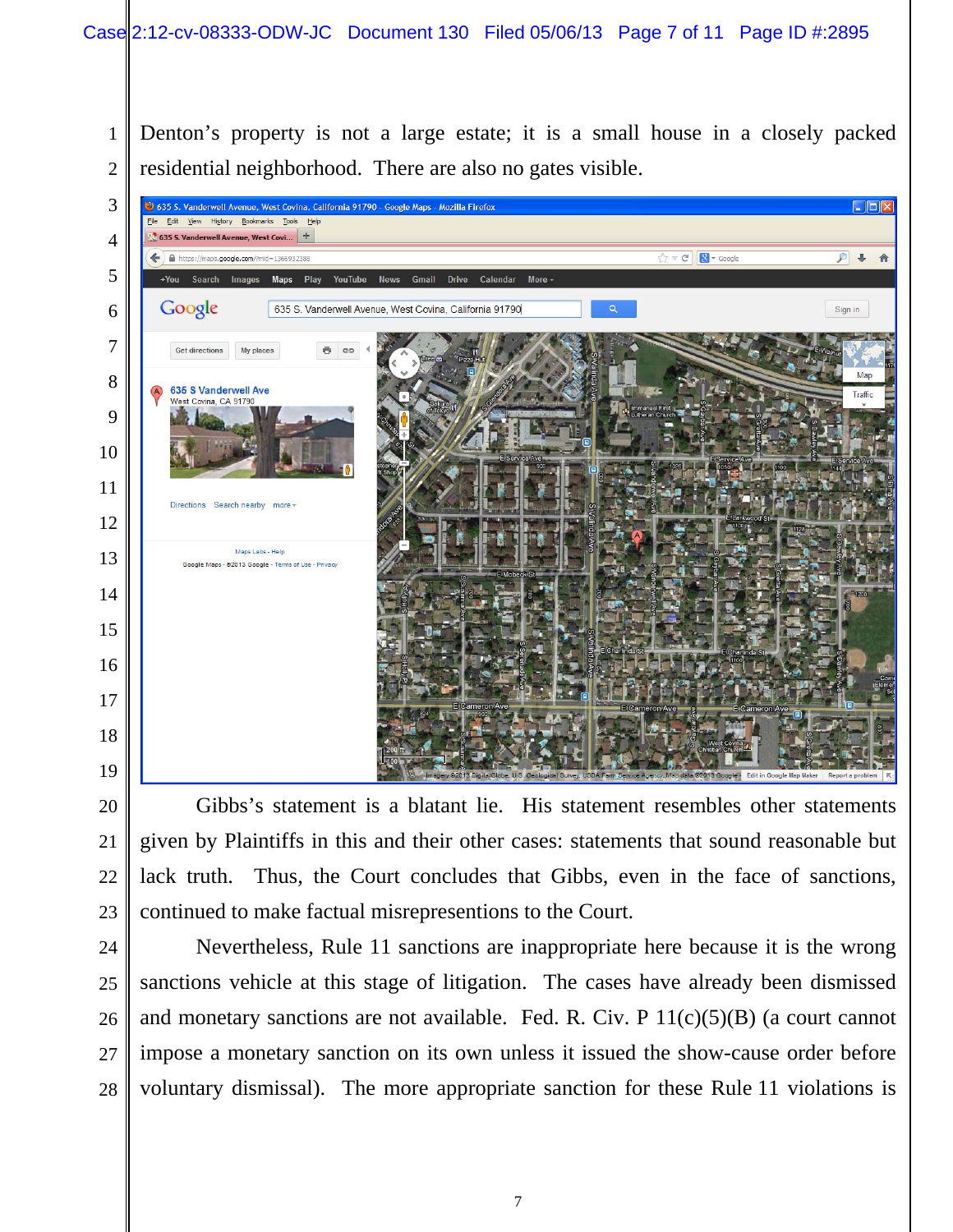1 2 what the Court had already imposed: denial of requests for early discovery. (ECF No. 28.)

3

4

5

6

7

8

11

21

22

23

24

25

*2. Sanctions under the Court's inherent authority* 

In addition to Gibbs's misrepresentations, there is the matter of the ignored Court Order vacating early discovery. (ECF No. 28.) The evidence does not show that the Order was ignored because of miscommunication among Plaintiffs. The Order was purposely ignored—hoping that the ISPs were unaware of the vacatur and would turn over the requested subscriber information.

9 10 12 Then there is the Alan Cooper forgery. Although a recipient of a copyright assignment need not sign the document, a forgery is still a forgery. And trying to pass that forged document by the Court smacks of fraud. Unfortunately, other than these specific instances of fraud, the Court cannot make more detailed findings of fraud.

13 14 15 16 17 18 19 20 Nevertheless, it is clear that the Principals' enterprise relies on deception. Part of that ploy requires cooperation from the courts, which could only be achieved through deception. In other words, if the Principals assigned the copyright to themselves, brought suit in their own names, and disclosed that they had the sole financial interest in the suit, a court would scrutinize their conduct from the outset. But by being less than forthcoming, they defrauded the Court. They anticipated that the Court would blindly approve their early-discovery requests, thereby opening the door to more settlement proceeds.

The Principals also obfuscate other facts, especially those concerning their operations, relationships, and financial interests. The Principals' web of disinformation is so vast that the Principals cannot keep track—their explanations of their operations, relationships, and financial interests constantly vary. This makes it difficult for the Court to make a concrete determination.

26 27 28 Still, the Court adopts as its finding the following chart detailing Plaintiffs' relationships. Though incomplete, this chart is about as accurate as possible given Plaintiffs' obfuscation.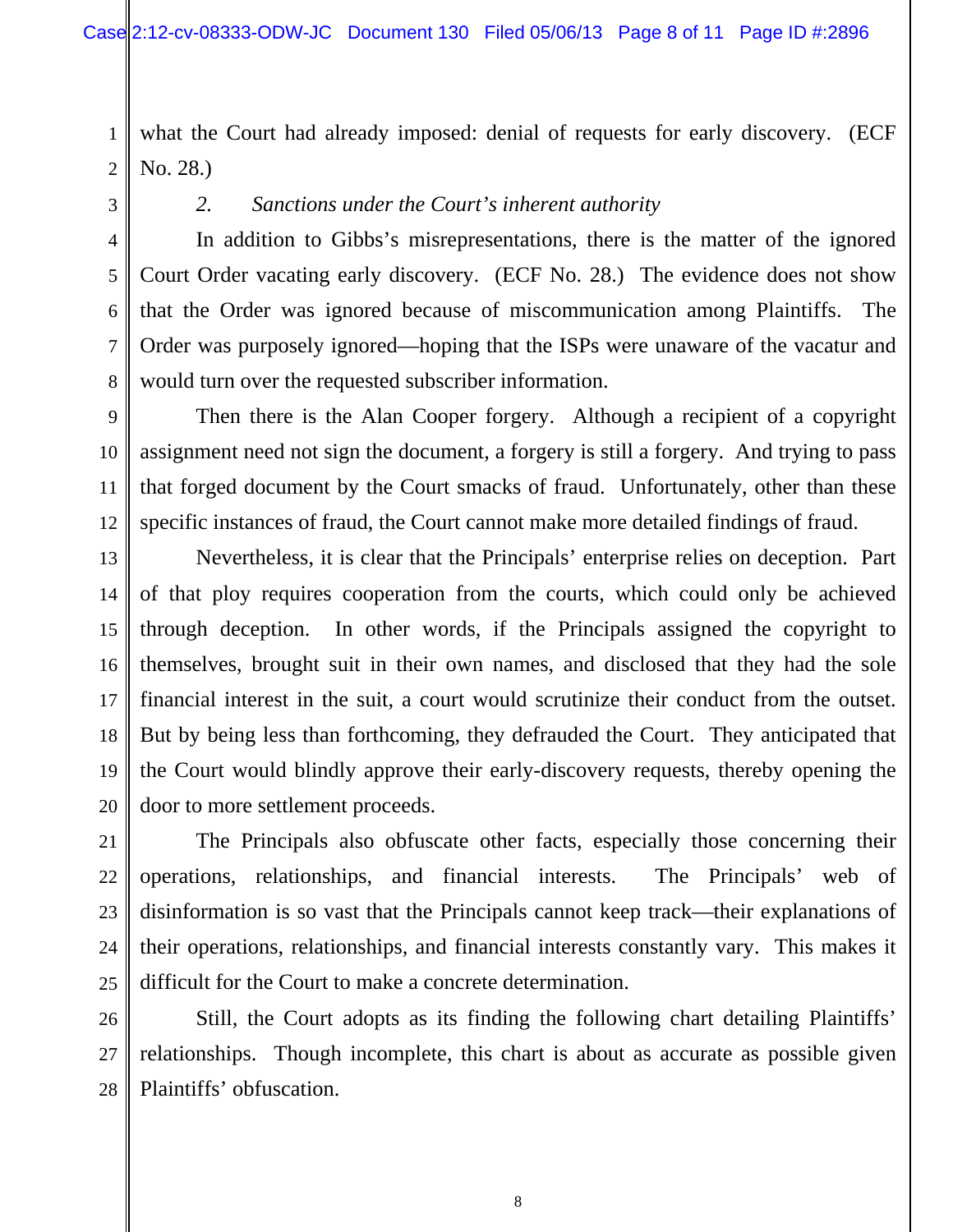

As for Van Den Hemel, Lutz, and Hansemeier, they are not without fault even though they acted under orders from the Principals. They were not merely assimilated; they knowingly participated in this scheme, reaping the benefits when the going was good. Even so, their status as non-attorneys *and* non-parties severely limits the sanctions that could be levied against them.

Despite these findings, the Court deems these findings insufficient to support a large monetary sanction—a seven-digit sanction adequate to deter Plaintiffs from continuing their profitable enterprise. Even if the Court enters such a sanction, it is certain that Plaintiffs will transfer out their settlement proceeds and plead paucity. Yet Plaintiffs' bad-faith conduct supports other more fitting sanctions.

  $///$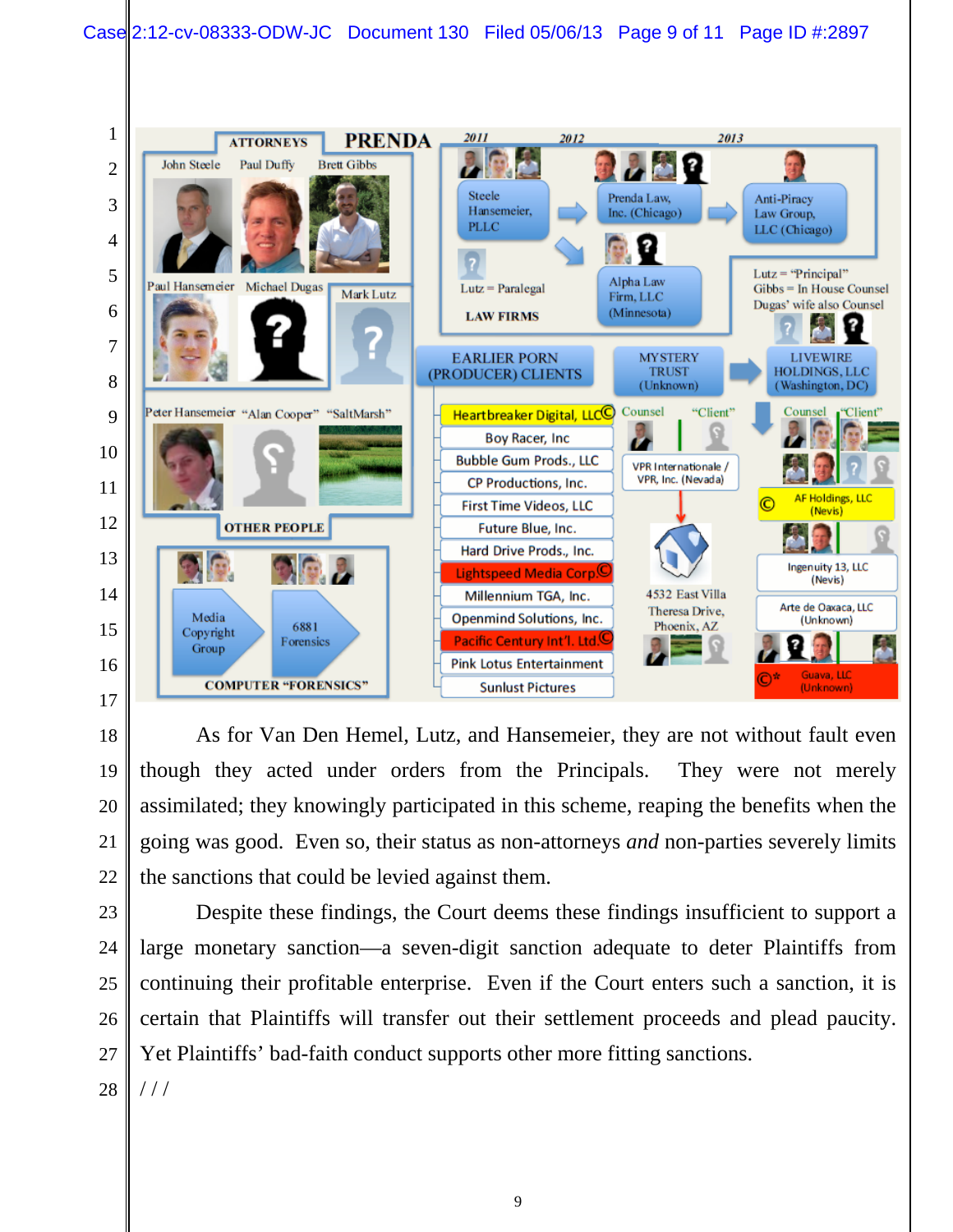First, an award of attorney's fees to Defendants is appropriate. This award compensates them for expenses incurred in this vexatious lawsuit, especially for their efforts in countering and revealing the fraud perpetrated by Plaintiffs.

So far, only Morgan Pietz and Nicholas Ranallo have appeared.<sup>4</sup> Upon review, the Court finds Pietz's expenditure of 120.5 hours at an hourly rate of \$300 reasonable based on his experience, work quality, and quantity of necessary papers filed with the Court. (ECF No. 102.) Although many of these hours were spent after the case was dismissed, these hours were spent in connection with the sanction hearings—time well spent. Similarly, the attorney's fees and costs incurred by Ranallo also appear reasonable.

Therefore, the Court awards attorney's fees and costs in the sum of \$40,659.86 to Doe: \$36,150.00 for Pietz's attorney's fees; \$1,950.00 for Ranallo's attorney's fees; \$2,226.26 for Pietz's costs; and \$333.60 for Ranallo's costs. As a punitive measure, the Court doubles this award, yielding  $$81,319.72$ <sup>5</sup>. This punitive multiplier is justified by Plaintiffs' brazen misconduct and relentless fraud. The Principals, AF Holdings, Ingenuity 13, Prenda Law, and Gibbs are liable for this sum jointly and severally, and shall pay this sum within 14 days of this order.

Second, there is little doubt that that Steele, Hansmeier, Duffy, Gibbs suffer from a form of moral turpitude unbecoming of an officer of the court. To this end, the Court will refer them to their respective state and federal bars.

Third, though Plaintiffs boldly probe the outskirts of law, the only enterprise they resemble is RICO. The federal agency eleven decks up is familiar with their prime directive and will gladly refit them for their next voyage. The Court will refer this matter to the United States Attorney for the Central District of California. The will also refer this matter to the Criminal Investigation Division of the Internal

1

2

3

4

5

6

7

 $\overline{\phantom{a}}$ 4 They appeared on behalf of the Doe Defendant in the case *Ingenuity 13 LLC v. Doe*, No. 2:12-cv-8333-ODW(JCx) (C.D. Cal. filed Sept. 27, 2012).

 $<sup>5</sup>$  This punitive portion is calculated to be just below the cost of an effective appeal.</sup>